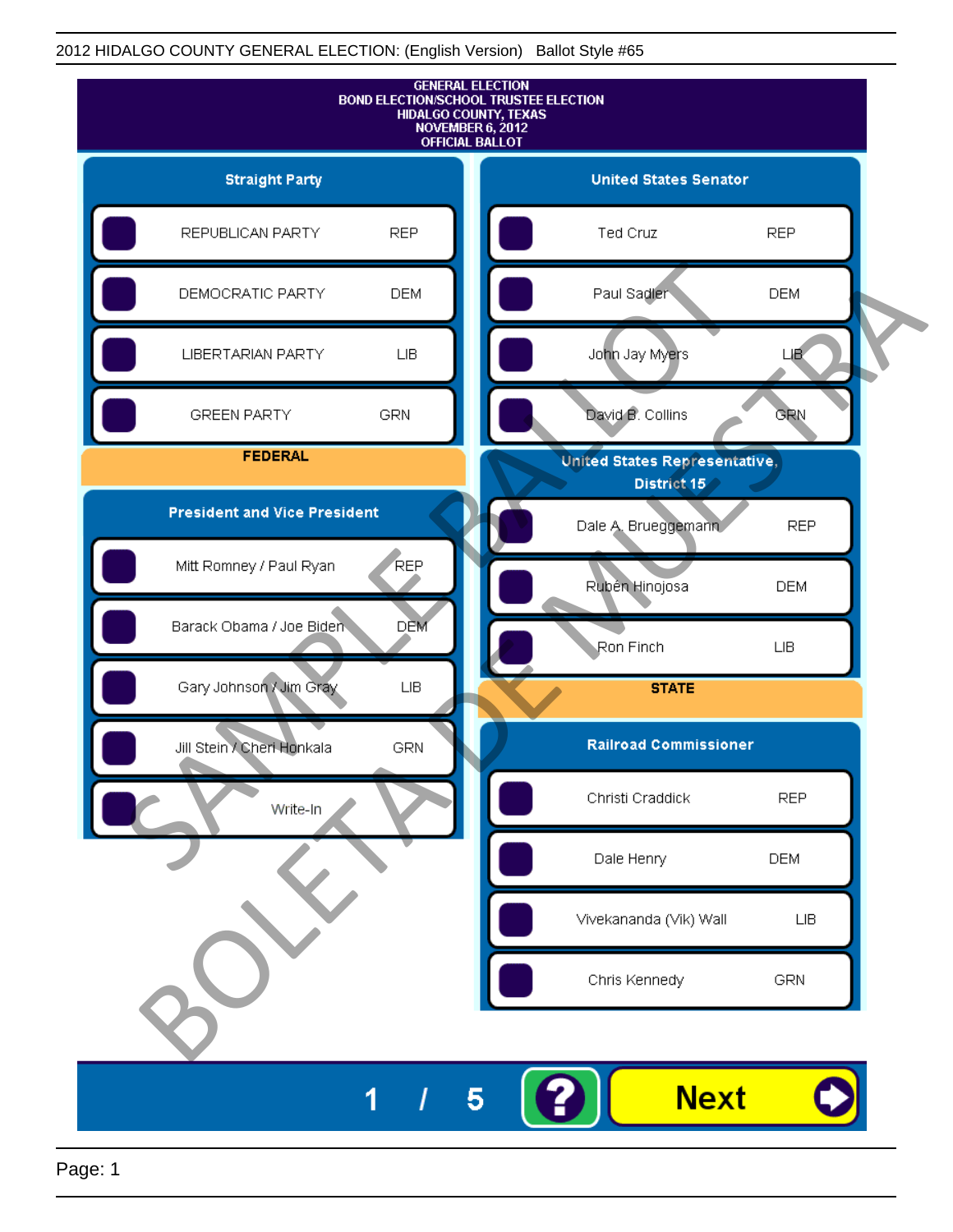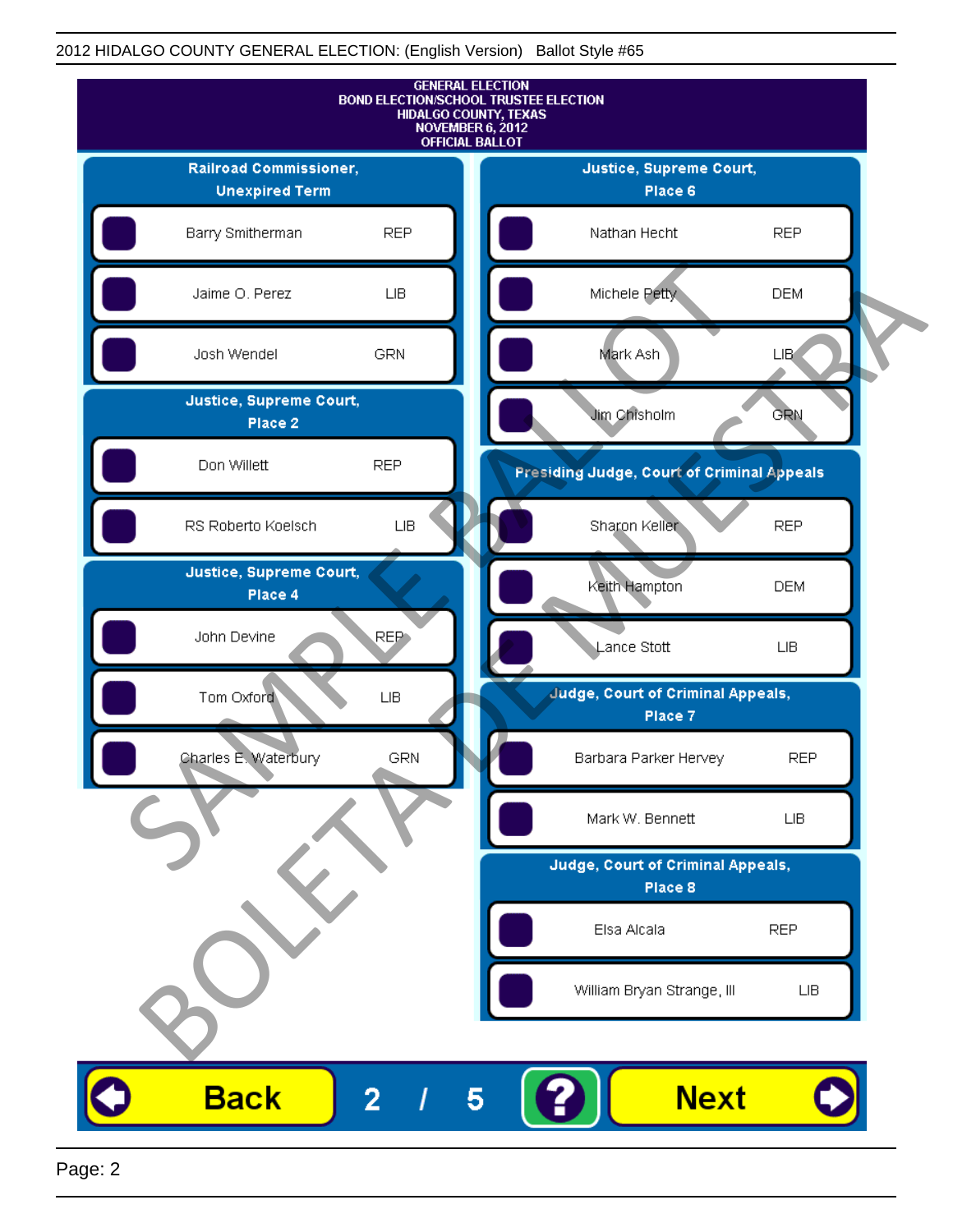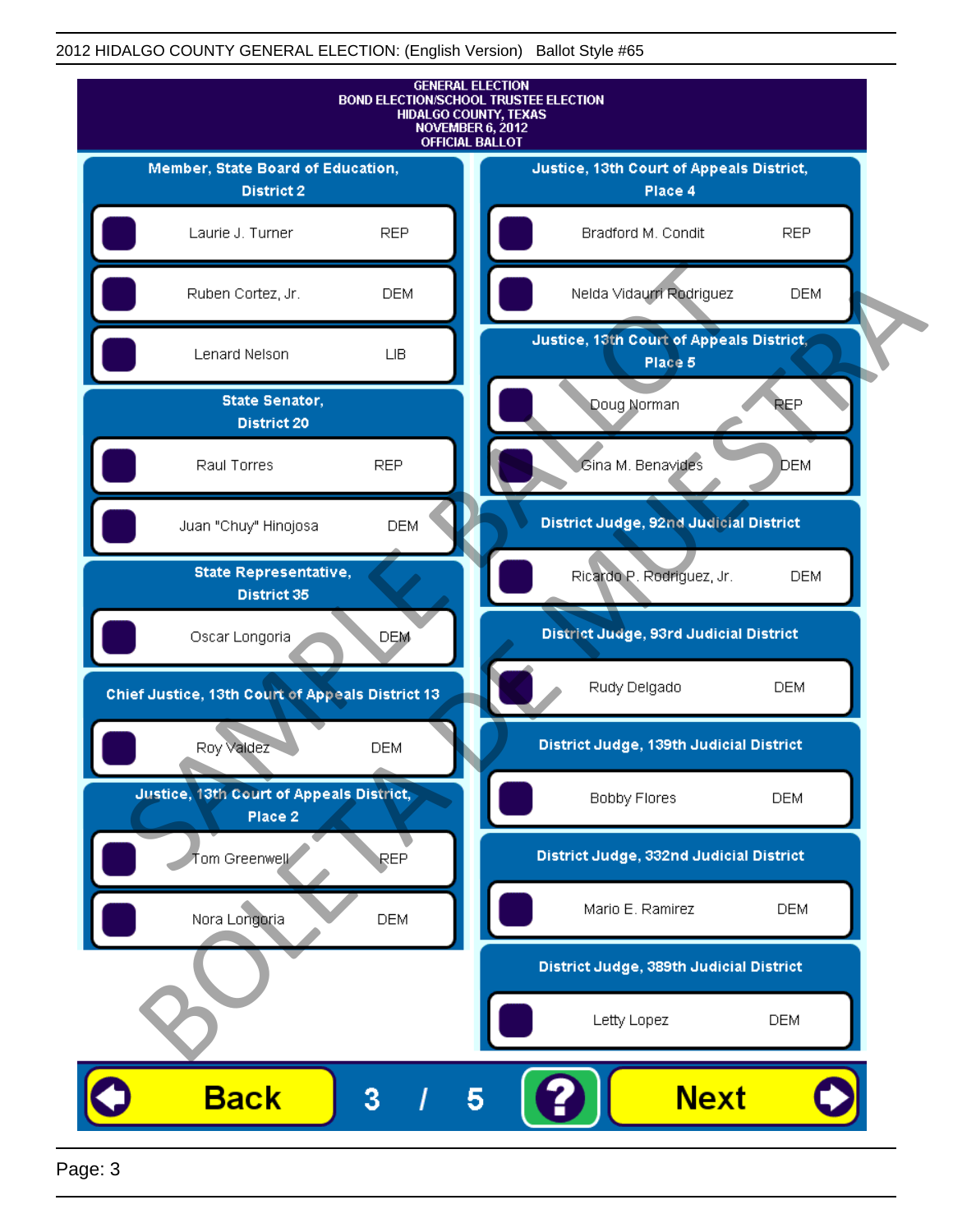| <b>GENERAL ELECTION</b><br><b>BOND ELECTION/SCHOOL TRUSTEE ELECTION</b><br>HIDALGO COUNTY, TEXAS<br>NOVEMBER 6, 2012<br><b>OFFICIAL BALLOT</b> |                                        |
|------------------------------------------------------------------------------------------------------------------------------------------------|----------------------------------------|
| District Judge, 398th Judicial District                                                                                                        | MONTE ALTO INDEPENDENT SCHOOL DISTRICT |
| Aida Salinas-Flores<br><b>DEM</b>                                                                                                              | <b>School Trustee,</b><br>Place No. 1  |
| District Judge, 430th Judicial District                                                                                                        | Juan C. Rodriguez                      |
| Israel Ramon, Jr.<br><b>DEM</b>                                                                                                                | Robert Gárate                          |
| District Judge, 449th Judicial District                                                                                                        | Josue Rivas                            |
| Jesse Contreras<br><b>DEM</b>                                                                                                                  | <b>School Trustee,</b><br>Place No. 2  |
| <b>COUNTY</b>                                                                                                                                  | Connie Villanueva                      |
| <b>Sheriff</b>                                                                                                                                 | Chris Leal Castillo                    |
| <b>REP</b><br>Robert Caples                                                                                                                    | Jimmy E. Padilla                       |
| Guadalupe "Lupe" Trevino<br><b>DEM</b>                                                                                                         | <b>School Trustee,</b><br>Place No. 3  |
| HIDALGO COUNTY DRAINAGE DISTRICT NUMBER ONE<br><b>BOND ELECTION</b>                                                                            | Gloria Alicia Sanchez                  |
| THE ISSUANCE OF \$184,000,000.00 IN BONDS AND THE                                                                                              | Teresa Del Toro                        |
| LEVYING OF THE TAX IN PAYMENT THEREOF FOR<br>IMPROVEMENTS TO THE DRAINAGE DISTRICT'S STORM<br><b>DRAINAGE SYSTEM?</b>                          |                                        |
| FOR <sup>®</sup><br>AGAINST                                                                                                                    |                                        |
|                                                                                                                                                |                                        |
| <b>Back</b><br>4                                                                                                                               | <b>Next</b>                            |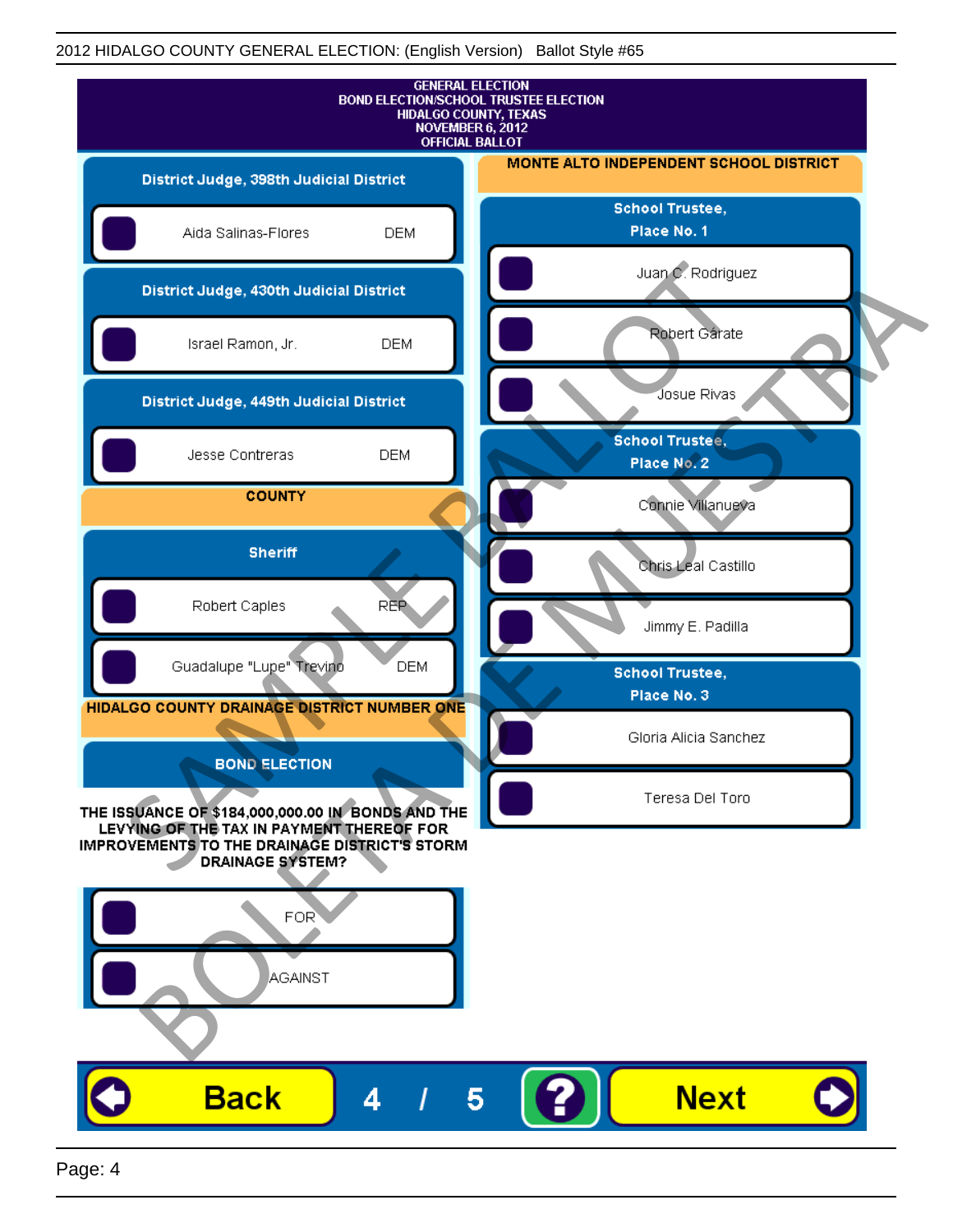# **GENERAL ELECTION** BOND ELECTION/SCHOOL TRUSTEE ELECTION<br>HIDALGO COUNTY, TEXAS<br>NOVEMBER 6, 2012<br>OFFICIAL BALLOT

Review

#### UNOPPOSED CANDIDATES DECLARED ELECTED

Judge, County Court at Law No. 7 Sergio Valdez (DEM)

County Tax Assessor-Collector

Frame The Passe, Precinct No. 1<br>
County Commissioner, Precinct No. 1<br>
SC. Cutellar Jr. (DEM)<br>
County Commissioner, Precinct No. 2<br>
Ulastice of the Peace, Precinct No. 2<br>
Ulastice of the Peace, Precinct No. 2<br>
Robert M. "Bl County Commissioner, Precinat No. 1<br>
A County Commissioner, Precinat No. 3<br>
Use of the Peace, Precinat No. 3<br>
Use of the Peace, Precinat No. 1<br>
There is a precinc No. 2<br>
There is a precinc No. 2<br>
There is a precinc No. 2<br>

**Back** 

5

5

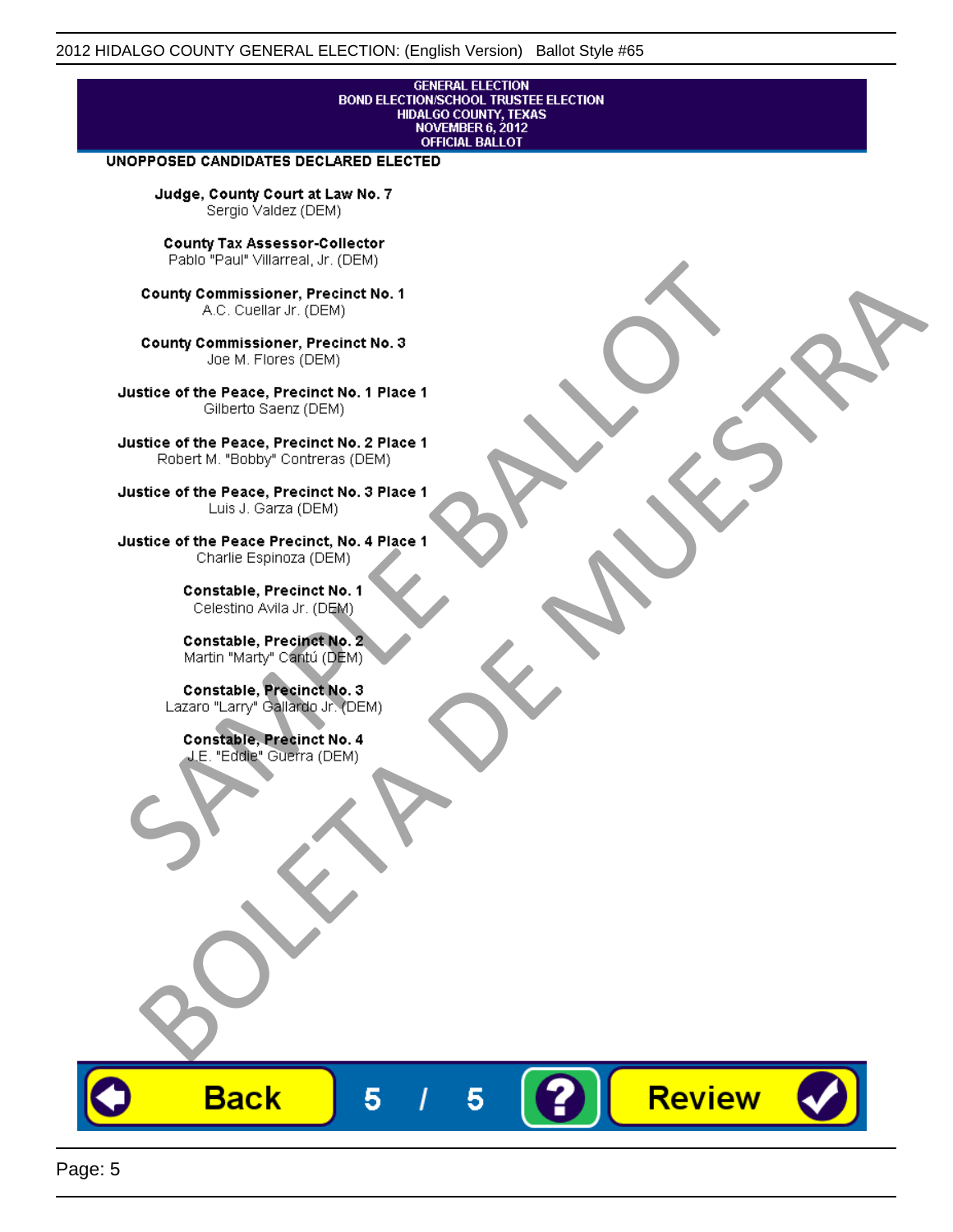## **Summary Ballot Instructions**

Press the candidate name or contest title to return to a contest.

Vote button will light up when

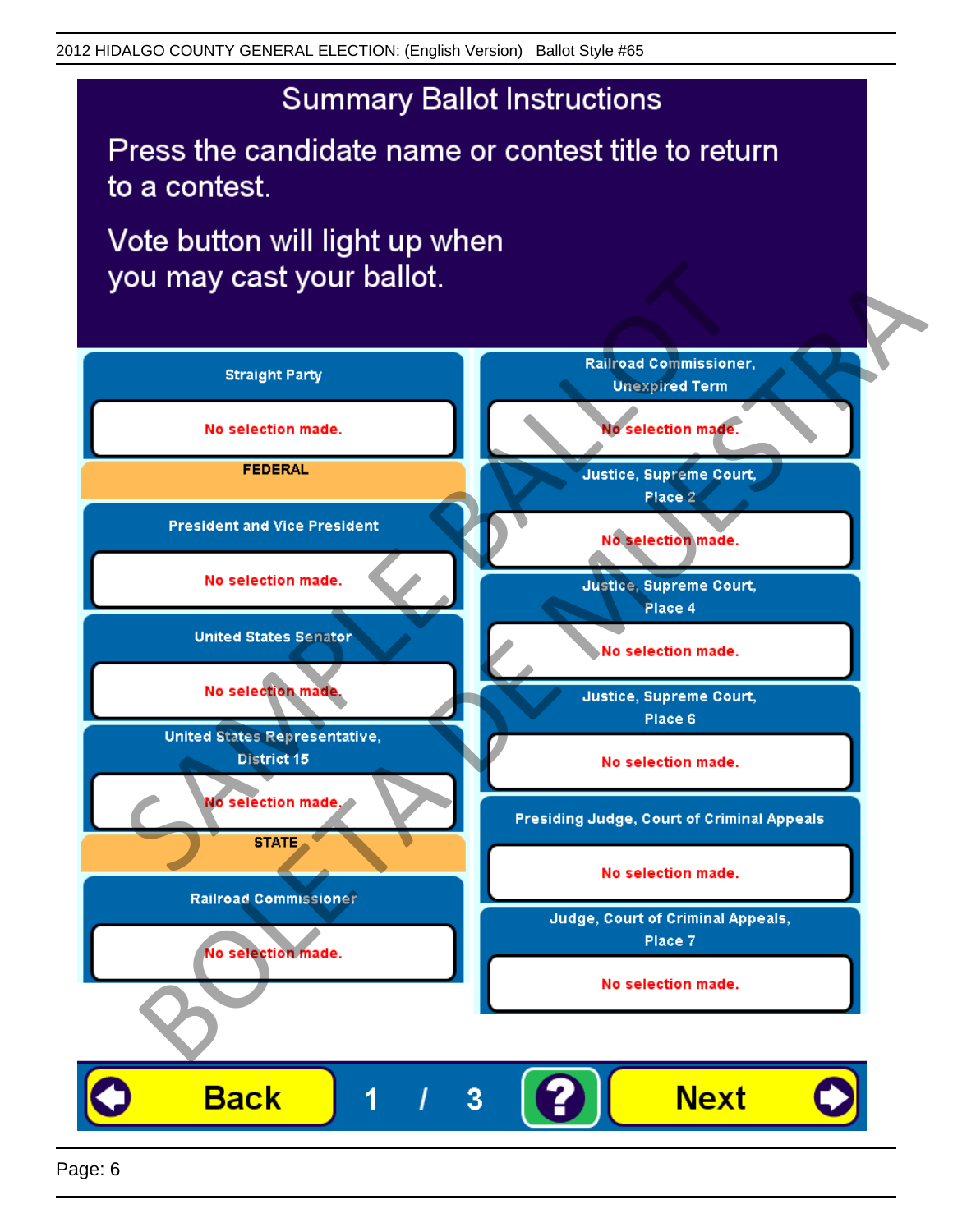## **Summary Ballot Instructions**

Press the candidate name or contest title to return to a contest.

Vote button will light up when